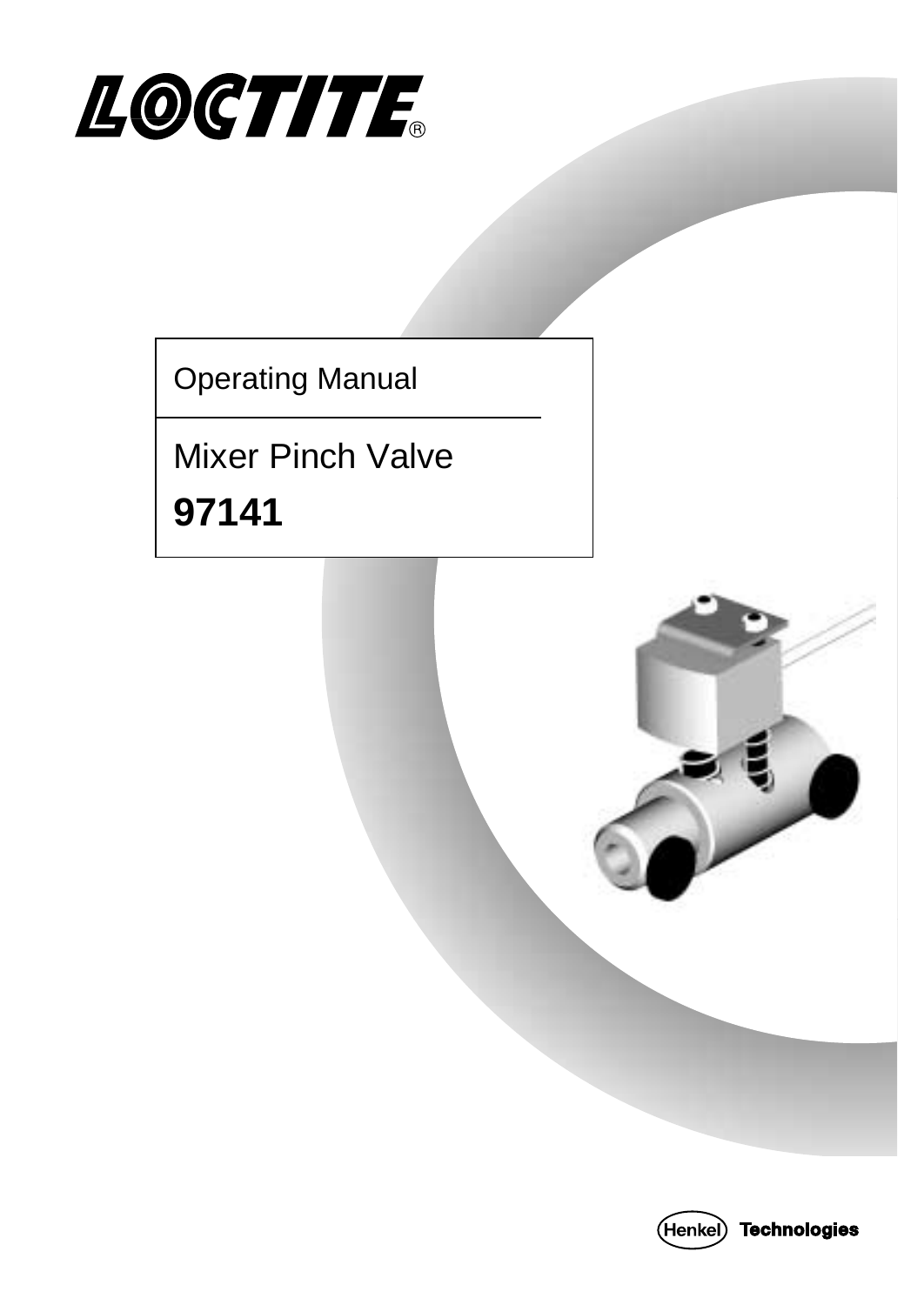# **Content**

# English

| 1              |  |
|----------------|--|
| 1.1            |  |
| 1.2            |  |
| 1.3            |  |
| 1.4            |  |
| $\mathbf{2}$   |  |
| 3              |  |
| 4              |  |
| 4.1            |  |
| 4.2            |  |
| 4.3            |  |
| 4.4            |  |
| 4.5            |  |
| 4.6            |  |
| 5              |  |
| 5.1            |  |
| 5.2            |  |
| 6              |  |
| $\overline{7}$ |  |
| 7.1            |  |
| 7.2            |  |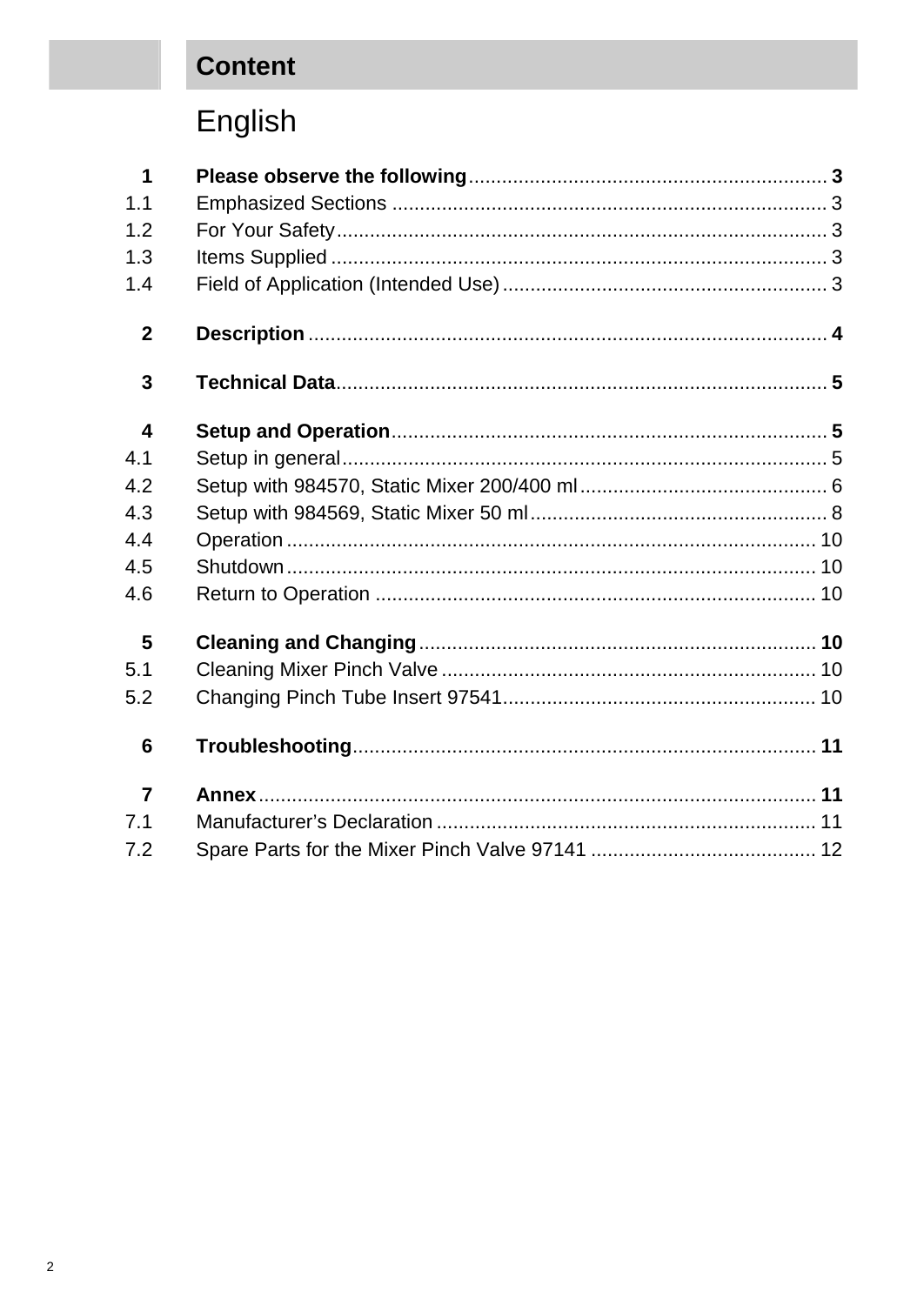### **1 Please observe the following**





#### **Warning**

Refers to safety regulations and requires safety measures that protect the operator or other persons from injury or danger to life.



#### **Caution**

Emphasizes what must be done or avoided so that the unit or other property is not damaged.



#### **Notice**

Gives recommendations for better handling of the unit during operation or adjustment as well as for service activities.

The numbers printed in bold in the text refer to the corresponding position numbers in the illustration on page **5**.

As a result of technical development, the illustrations and descriptions in this operating manual can deviate in detail from the actual unit delivered.

### 1.2 For Your Safety



For safe and successful operation of the unit, read these instructions completely. The manufacturer cannot be held responsible for damage or injury of any kind because of misuse or improper application or because of failure to observe safety instructions or warnings.

Be sure to retain this manual for future reference.

Get a technical data sheet for the LOCTITE-product used at www.loctite.com.

#### 1.3 Items Supplied

- Mixer Pinch Valve 8964771
	-
- Barbed tubing connector T-type 8964777
- $-$  Plastic tubing 4x0.75 mm, length 1 m 8964781

#### 1.4 Field of Application (Intended Use)

 The Mixer Pinch Valve 97141 is suitable for the exact dispensing of LOCTITE 2-part epoxies out of 200 / 400 ml cartridges using a static mixer 984570 with or without support tube 97542 or static mixer 894569 without support tube. Drooling is reliably prevented.

Always keep clean and observe minimum instructions to maintain a long useful life of the valve.

Useable viscosities are 100 mPas up to paste-like.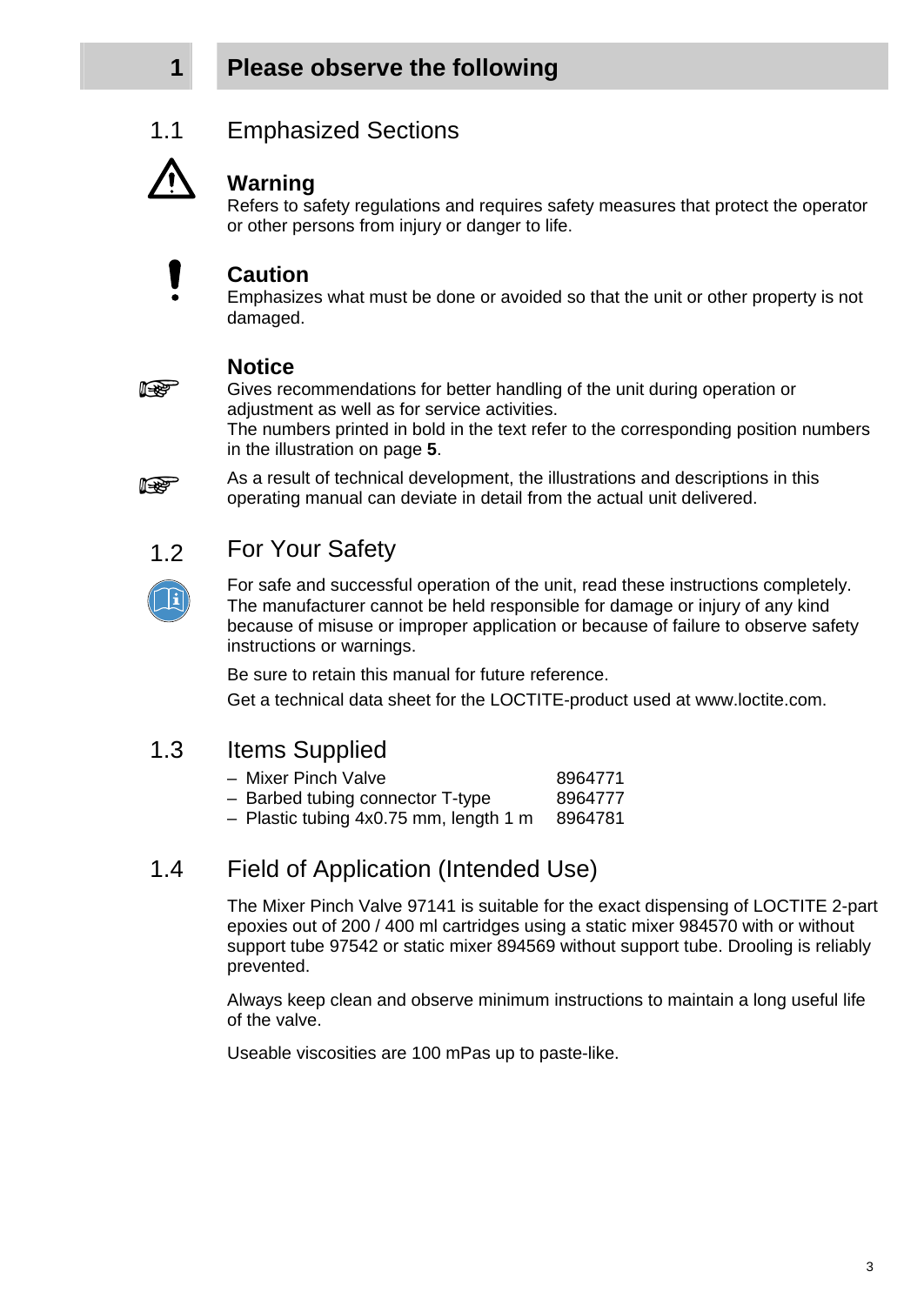### **2 Description**

 The Mixer Pinch Valve 97141 has been thoroughly tested before leaving Loctite. No more adjustments are necessary prior to setting up dispense operation. The Mixer Pinch Valve has to be connected to the switched pressurized air that controls the product pressure of the cartridge dispenser.

Activating the footswitch of the syringe controller will open the valve and pressurize the cartridge dispenser. After that the product flows through the static mixer and Pinch Valve Insert 97541 out of the nozzle.



- **1 Nut**
- **2 Clamping sheet metal**, to fix the pneumatic cylinder.
- **3 Pneumatic cylinder**, short stroke.
- **4 Threaded nipple**, to connect the pneumatic tube.
- **5 Pneumatic tube**, 4 x 0,75 mm, length 1 m.
- **6** Pressure spring, to close the valve.
- **7** Piston head, to squeeze the tube.
- **8 Adjusting pin**, to orient the piston head.
- **9** Pressure spring, to move the pneumatic cylinder.
- **10 Guide pin**, to guide the pneumatic cylinder.
- **11 Valve body**
- **12 Reduction sheet metal**, to use the static mixer 984570 or 984569 without a support tube.
- **13** Knurled screw, to fix the pinch tube insert and clamp the valve to the support tube.
- **14 Pinch Tube Insert 97541** (not included).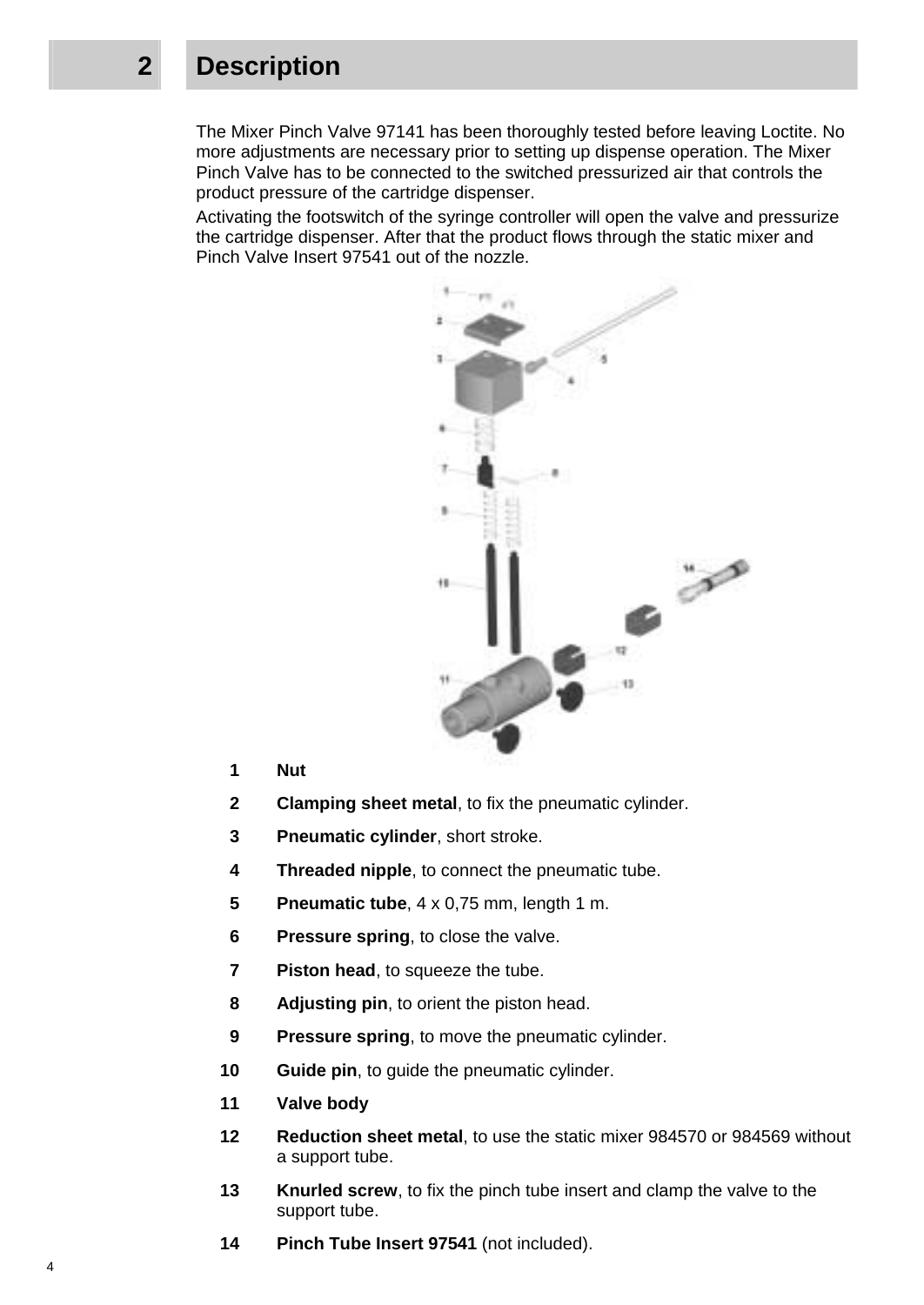### **3 Technical Data**

| <b>Air Quality</b><br>If the required quality is not<br>achieved, install a LOCTITE<br>filter regulator | Filtered 10 um, oil-free, non-condensing<br>Accessory Order No. 97120 |
|---------------------------------------------------------------------------------------------------------|-----------------------------------------------------------------------|
| Max. Air Pressure                                                                                       | 6 bar (87 PSI)                                                        |
| Min. Air Pressure                                                                                       | 1 bar (15 PSI)                                                        |
| Weight:                                                                                                 | $0.210$ kg                                                            |
| Length of Pneumatic Tube                                                                                | $\sim$ 1 m ( $\sim$ 3,3 ft)                                           |
|                                                                                                         |                                                                       |

### **4 Setup and Operation**

#### 4.1 Setup in general

 Product flow rate has to be regulated by the product pressure of the cartridge dispenser using a syringe dispenser, e.g. 97005. Activating the footswitch of the syringe controller will open the Mixer Pinch Valve and pressurize the cartridge dispenser. After that the product flows through the static mixer and Pinch Valve Insert 97541 out of the nozzle.

The Valve function is: Opening by pressurized air and closing by spring force

 Connect pneumatic tube (5), using the T-type connector, to the switched pressurized air that controls the product pressure of the cartridge dispenser.

Screw the Pinch Tube Insert (14) onto the static mixer 984570 or 984569 tightly until only two steps are visible (see aside) and mount it onto the cartridge. The thread at the static mixer will be made by the Pinch tube insert (14).

Slide the Mixer Pinch Valve over the Pinch Tube Insert (14) and clamp it to the static mixer using the knurled screw (13).

Lock the pneumatic cylinder (3) by pressing it tightly down until the pneumatic cylinder (3) touches the valve body  $(11)$ .

Set air pressure to required



product amount by the regulator of the syringe controller, e.g. 97005. See operating manual of the syringe controller. At least 1 bar air pressure is required.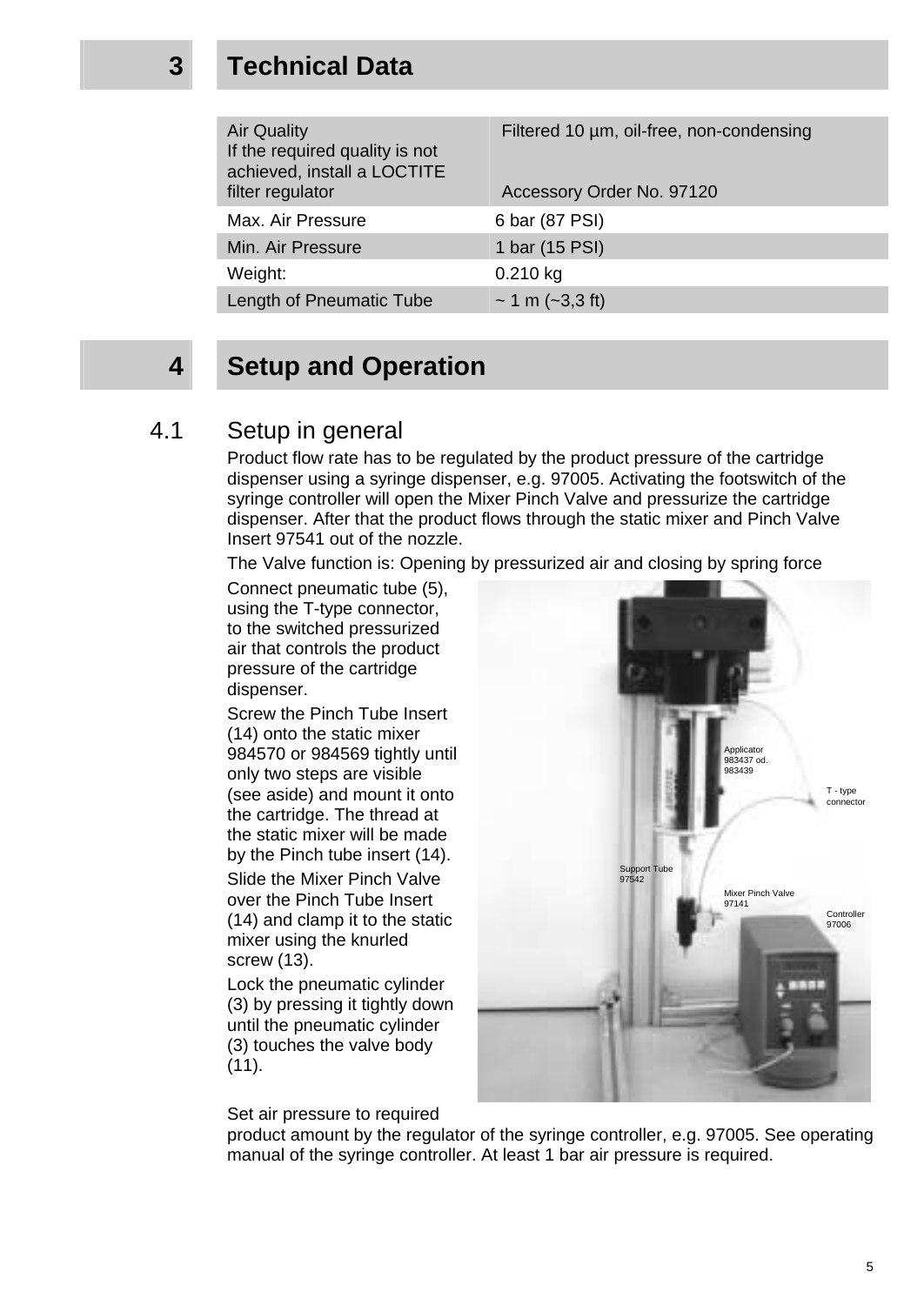4.2 Setup with 984570, Static Mixer 200/400 ml



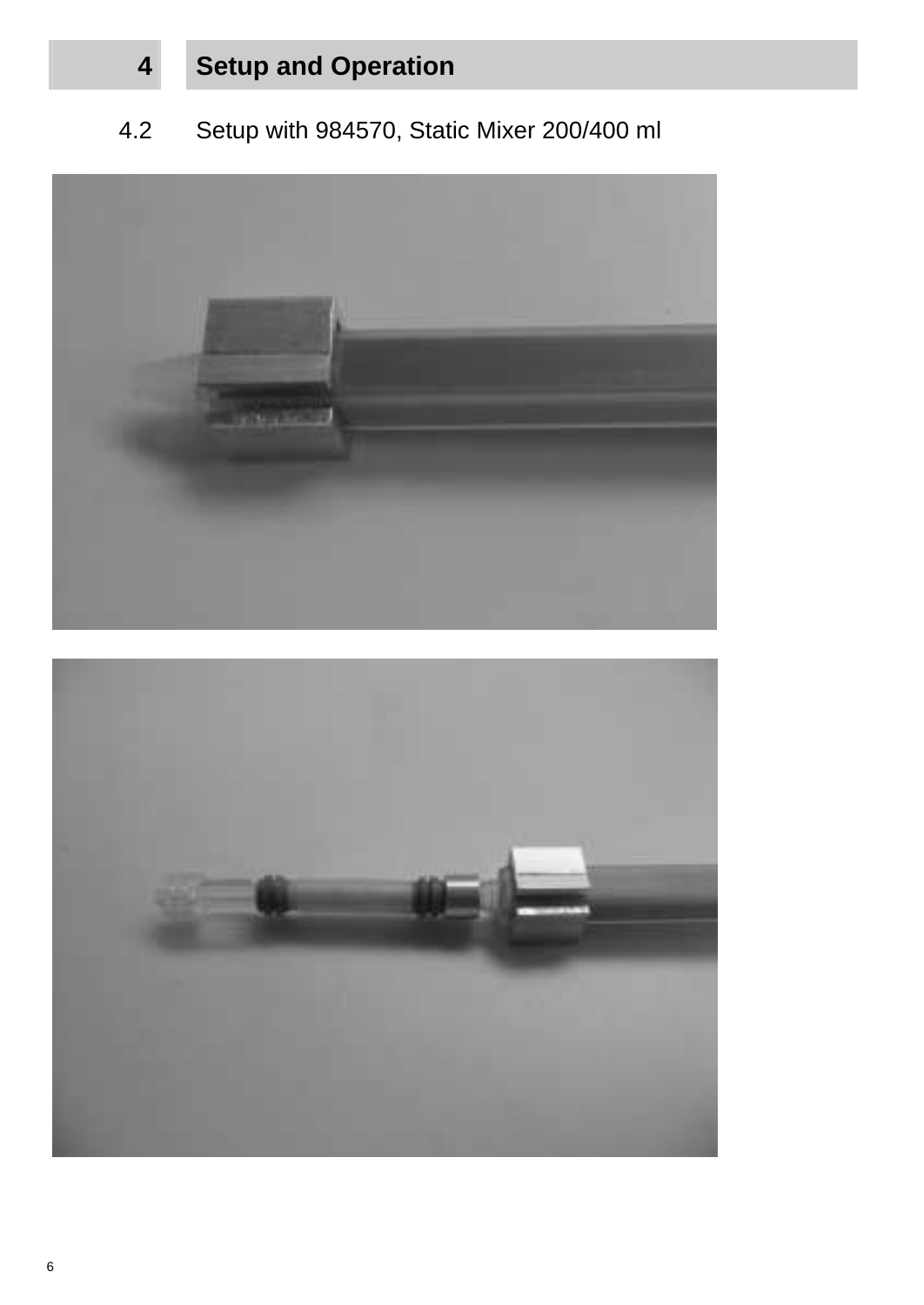4.2 Setup with 984570, Static Mixer 200/400 ml



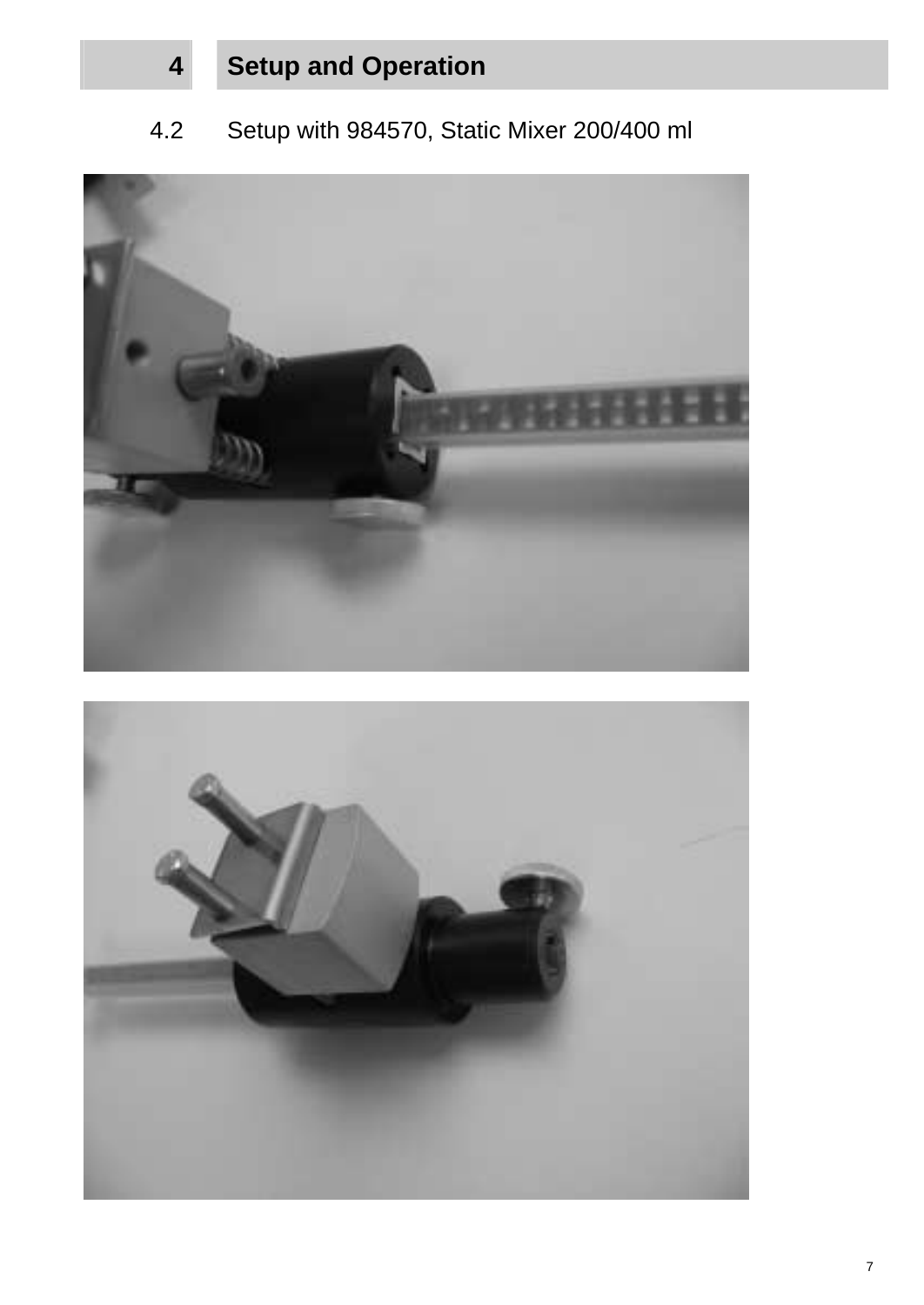## 4.3 Setup with 984569, Static Mixer 50 ml



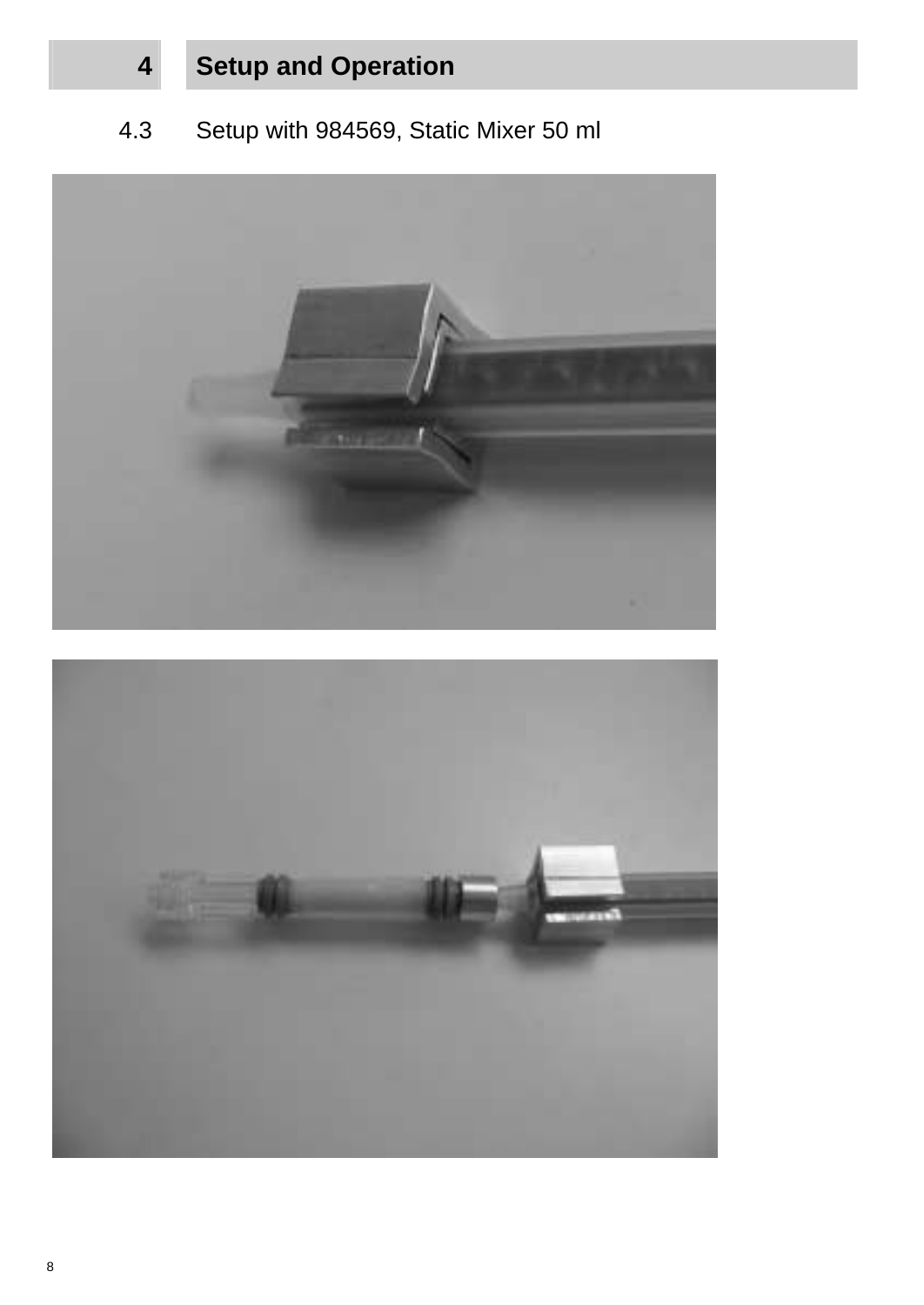### 4.3 Setup with 984569, Static Mixer 50 ml



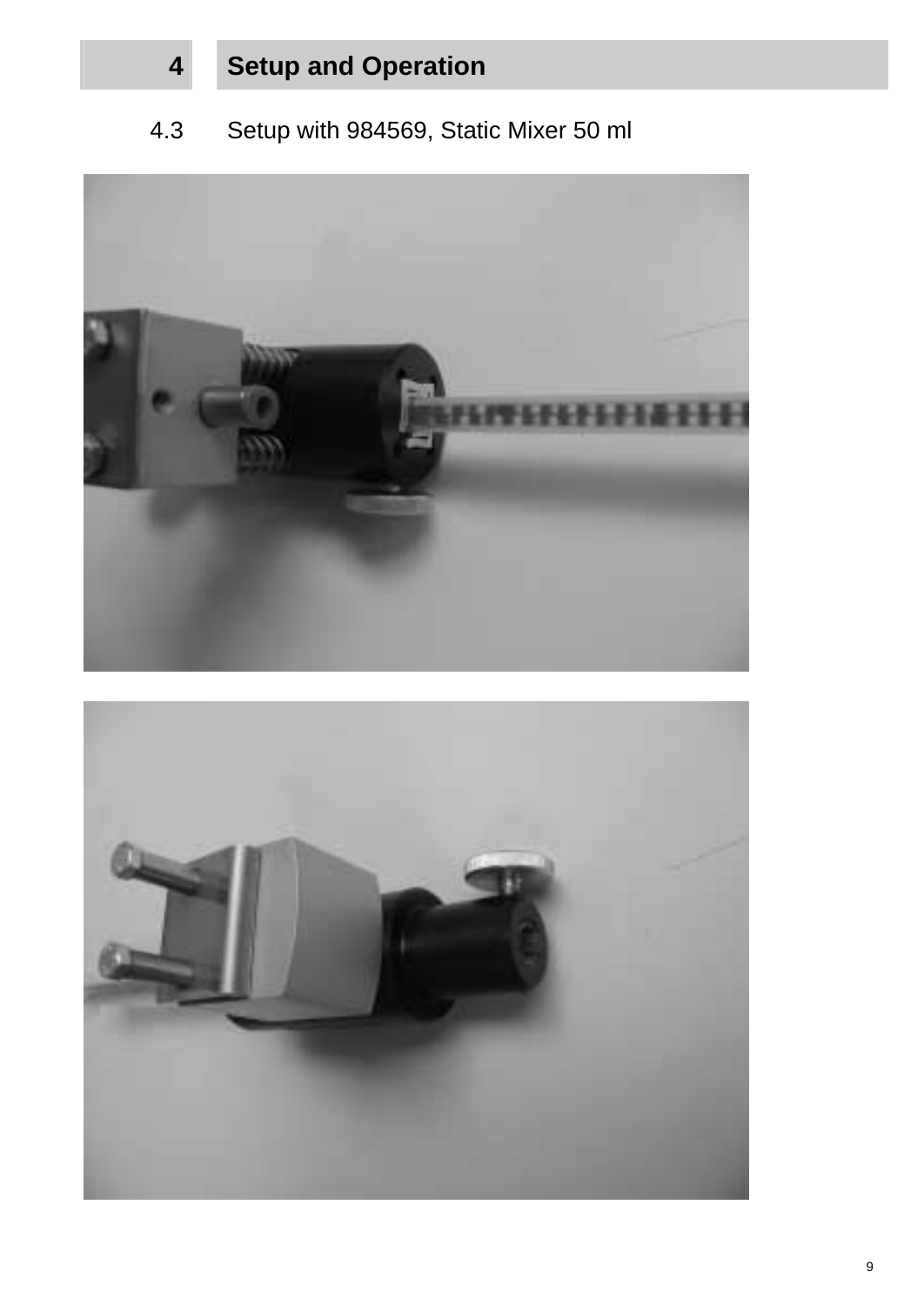### 4.4 Operation

 Only the product pressure of the cartridge dispenser using the regulator of the syringe controller can regulate the product flow rate.

• Press the footswitch of the syringe controller. Dispense operation starts.

You will notice that a bit product is pressed out when the Mixer Pinch Valve closes. This is because of the displacement during the valve closing. This product amount is always the same.

#### 4.5 Shutdown

- Switch of the syringe controller
- Unlock the pneumatic cylinder by lifting the clamping sheet metal
- Slide the Pinch Tube Valve off the static mixer and Pinch Tube Insert and clean the valve.

### 4.6 Return to Operation

• Proceed as in chapter 4.1 described.

# **5 Cleaning and Changing**

### 5.1 Cleaning Mixer Pinch Valve

 The Mixer Pinch Valve have to be kept clean, especially the through hole, in order to allow the pushing onto the Pinch Tube Insert 97541 and the movement of the piston head. Make sure that no product is located or remains in the Mixer pinch Valve.

Recommended cleaning agent are ACETONE and DOWANOL<sup>®</sup> DPM.

# 5.2 Changing Pinch Tube Insert 97541

- Unlock the pneumatic cylinder by lifting the clamping sheet metal
- Drag the Mixer Pinch Valve down from the static mixer 984570 or 984569 and the Pinch Tube Insert 97542.
- Screw the Pinch Tube Insert 97541 on the static mixer 984570 or 984569 tightly and mount it onto the cartridge. The Pinch tube Insert will make the thread on the static mixer.
- Push the Mixer Pinch Valve onto the Pinch Tube Insert and clamp it to the static mixer using the knurled screw.
- Lock the pneumatic cylinder by pressing it tightly down until the pneumatic cylinder touches the valve body.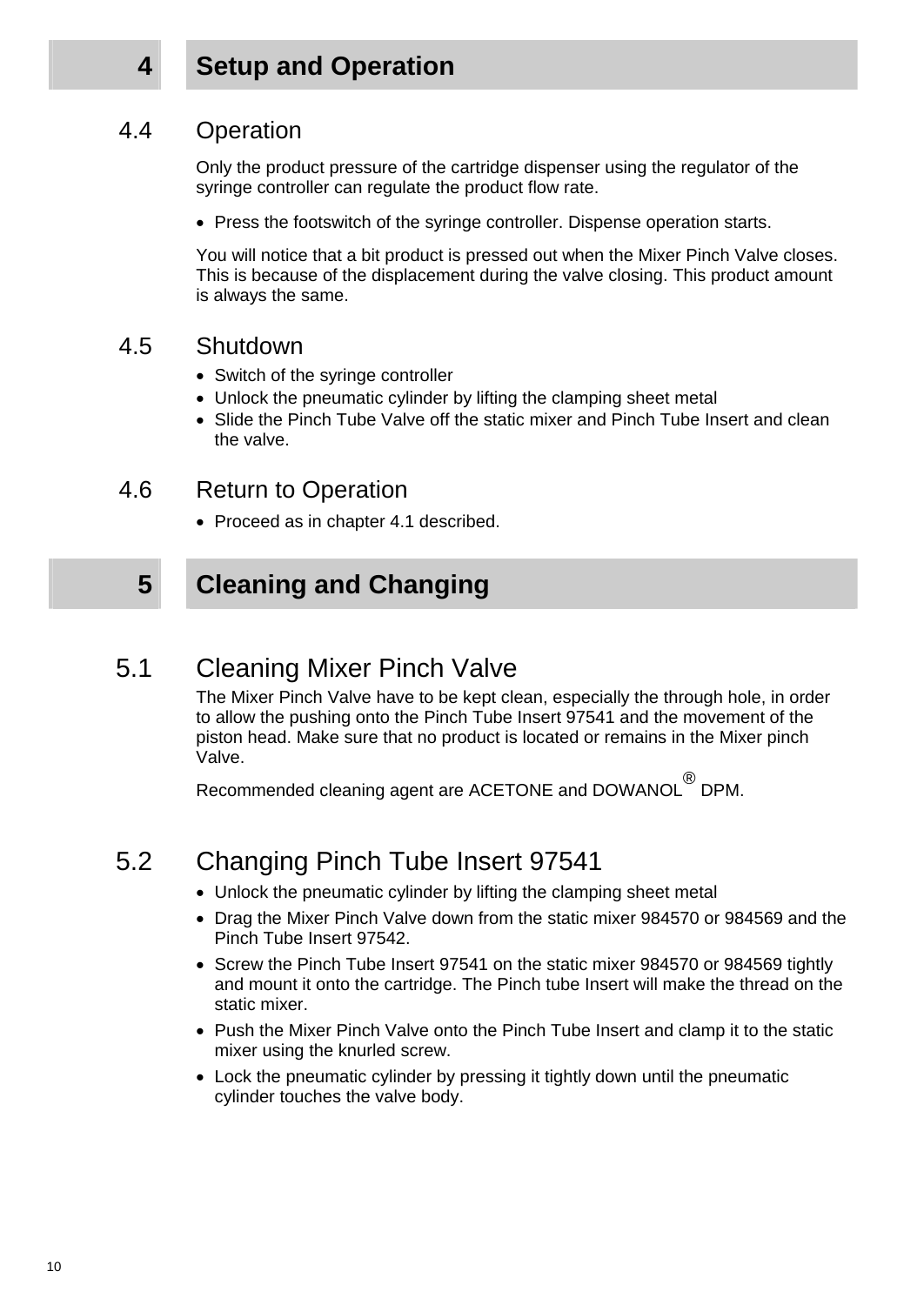# **6 Troubleshooting**

| Type of malfunction                                                                | Possible causes                                                                                                                                                  | Correction                                                                                                             |
|------------------------------------------------------------------------------------|------------------------------------------------------------------------------------------------------------------------------------------------------------------|------------------------------------------------------------------------------------------------------------------------|
| Drooling of the product<br>after the dispensing.                                   | The pneumatic cylinder<br>is not completely<br>pressed down and does<br>not touch the valve<br>body. The Pinch Tube<br>Insert is not completely<br>squeezed off. | - Press the pneumatic<br>cylinder completely<br>down until it touches<br>the valve body.<br>See chapter 4.1 and<br>5.2 |
| The Pinch Tube Insert<br>97541 is pushed out of<br>the valve during<br>dispensing. | • The Pinch Tube Insert<br>was not clamped using<br>the knurled screw.                                                                                           | Change at least the<br>Pinch Tube Insert.<br>See also chapter 5.2<br>Clean the Mixer Pinch.<br>See chapter 5.1         |
| The piston head does not<br>move.                                                  | • Product is cured in the<br>Mixer Pinch Valve.<br>• Air pressure is to low.                                                                                     | - Clean the Mixer Pinch<br>Valve.<br>See chapter 5.1<br>- Make sure that the air<br>pressure is at least<br>1 bar      |
| Product flow out between<br>static mixer and Pinch<br>Tube Insert.                 | • The Pinch Tube Insert<br>is not tightly enough<br>screwed on the static<br>mixer.                                                                              | - Screw on the Pinch<br>Tube Insert more<br>tightly. Clean the Mixer<br>Pinch Valve.<br>See chapter 5.1                |
| No product is dispensed.                                                           | • Product is cured in the<br>static mixer.<br>• The Pinch Tube Insert<br>is cured.                                                                               | - Change static mixer.<br>See chapter 5.2<br>- Change Pinch Tube<br>Insert.<br>See chapter 5.2                         |

# **7 Annex**

# 7.1 Manufacturer's Declaration

| Declaration of Conformity                                                                                                                                                                                       |                                                                  |  |  |
|-----------------------------------------------------------------------------------------------------------------------------------------------------------------------------------------------------------------|------------------------------------------------------------------|--|--|
| The Manufacturer                                                                                                                                                                                                | Henkel Loctite Deutschland GmbH                                  |  |  |
|                                                                                                                                                                                                                 | Arabellastraße 17                                                |  |  |
|                                                                                                                                                                                                                 | D-81925 München                                                  |  |  |
| declares that the unit designated in the following is, as a result of its design and construction, in<br>accordance with the European regulations, harmonized standards and national standards listed<br>below. |                                                                  |  |  |
| Designation of the unit                                                                                                                                                                                         | Mixer Pinch Valve                                                |  |  |
| Unit number                                                                                                                                                                                                     | 97141                                                            |  |  |
| Applicable EC Regulations                                                                                                                                                                                       | EC Directive of Machinery 98/37/EEC<br>including change 98/79/EC |  |  |
| Date/Manufacturer's signature                                                                                                                                                                                   | 07/25/2003 / General Manager<br>F. Löhr                          |  |  |
| For changes to the unit that were not approved by Loctite, this declaration loses its validity.                                                                                                                 |                                                                  |  |  |